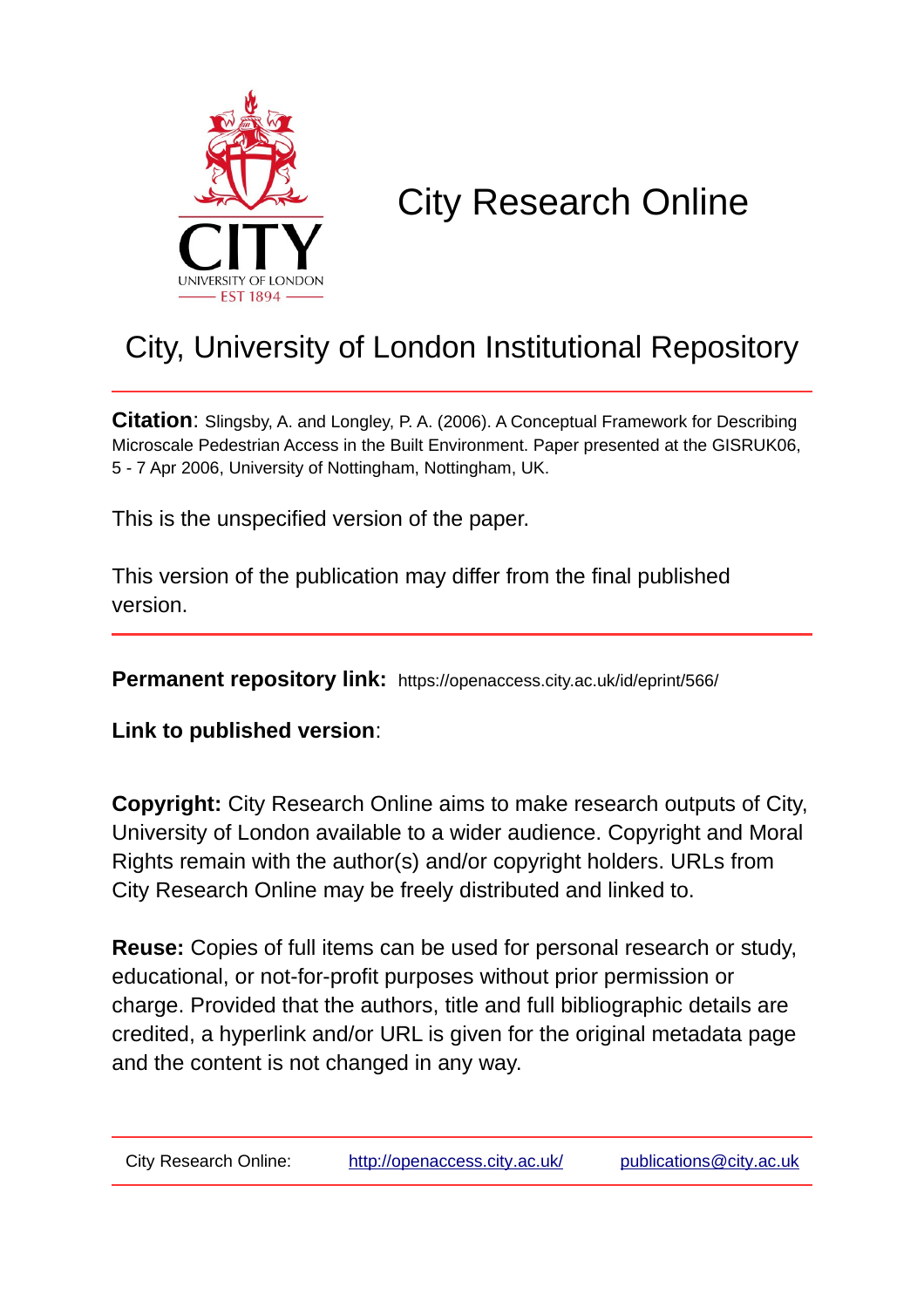## **A Conceptual Framework for Describing Microscale Pedestrian Access in the Built Environment**

### Aidan Slingsby and Paul Longley

Centre for Advanced Spatial Analysis, University College London, 1-19 Torrington Place, London, WC1E 7HB 020 7679 4287 a.slingsby@ucl.ac.uk

KEYWORDS: built environment, pedestrian access, microscale, conceptual framework, time

#### **1. Introduction**

The built environment can be conceptualised as a set of discrete spaces (both inside and outside buildings) within and between which humans move. Human movement can be considered to be constrained by factors such as the characteristics and identity of the pedestrian, the situation (e.g. an emergency or deliberately seeking unauthorised access), potential impediments to movement (e.g. steps and ramps, low or narrow doorways) and the time of day (or the time within any other temporal cycle).

The built environment is host to many pedestrians who move through and between buildings. Although the movement of pedestrians at the microscale level is an important part of the functioning of a city, no conceptual model exists which seamlessly describes microscale pedestrian accessibility both inside and outside buildings over city-wide areas, capturing the rich diversity and complexity of pedestrian movement constraints.

We describe a conceptual framework for describing microscale pedestrian access over city-wide areas. This framework accommodates the multifaceted nature of access constraints and is applicable within, outside and between buildings. The embedding of microscale pedestrian access in city-wide geometrical models establishes the important link between the physical fabric of a city and the connectivity of spaces within which human activity takes place. It opens up a range of GIS applications including the seamless modelling of pedestrians over large areas inside and outside buildings, evacuation planning, crowd control and some less quantitative studies such as the distribution of 'public' versus 'private' space (e.g. Hwang and Koile, 2005). We will illustrate the conceptual model using output from our prototype.

#### **2. Describing access using graphs**

A *graph* is a set of optionally attributed *nodes* (points) connected by optionally attributed *links* (lines) where links represent relationships between nodes (Tinkler, 1977). Steadman (1983, ch11) illustrates the use of access graphs (where links correspond to access relationships). He compares the connectivity and depth of access graphs in different types of buildings and relates this to building function. The geometry of such graphs only shows *connectivity* and does not necessarily correspond to the real-world Euclidean geometry; their geometrical form is guided by the need for visual clarity.

In contrast to these pure topological graphs, *geometrical graphs* are graphs those whose geometry does correspond to the real-world Euclidean geometry. In common with many geometrical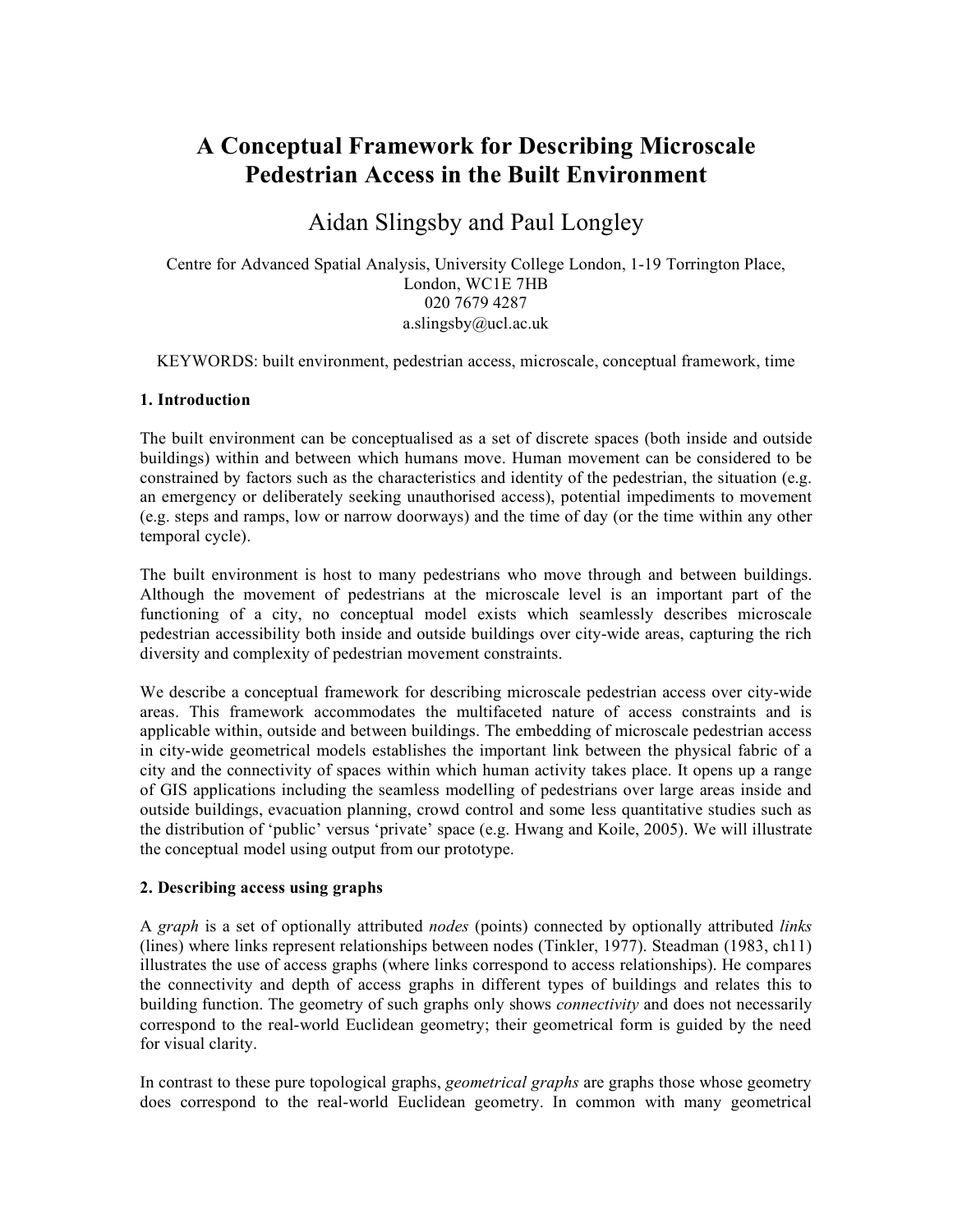

**Figure 1:** An annotated image of a simple example of a piece of built-environment.

models of the urban environment these are likely to be embedded in a 2D Euclidean space; however they may equally be embedded in 3D space. Lee (2004) uses a 3D geometrical network for describing pedestrian access within buildings (on different storeys). Ordnance Survey<sup>®1</sup> uses a 2D geometrical network of transport routes (currently only roads) for describing vehicular access in its 'Integrated Transport Network<sup>TM2</sup> (ITN) Layer' product. Links (roads) and nodes (junctions) of ITN have "road routing information" attributes, which include one-way restrictions, turn restrictions and their applicability at different times of day for different classes of user (Ordnance Survey, 2005).

There are plans to introduce a version of ITN for pedestrians. However, a geometrical network is an inappropriate method of describing pedestrian access because the movement of pedestrians is vastly less constrained than that of traffic. Okunuki *et al* (1999) try to address this problem by

<sup>&</sup>lt;sup>1</sup> 'Ordnance Survey<sup>®'</sup> is a registered trademark of Ordnance Survey, the national mapping agency of Great Britain.<br><sup>2</sup> 'Integrated Transport Network™' is a trademark of Ordnance Survey, the national mapping agency of

Great Britain.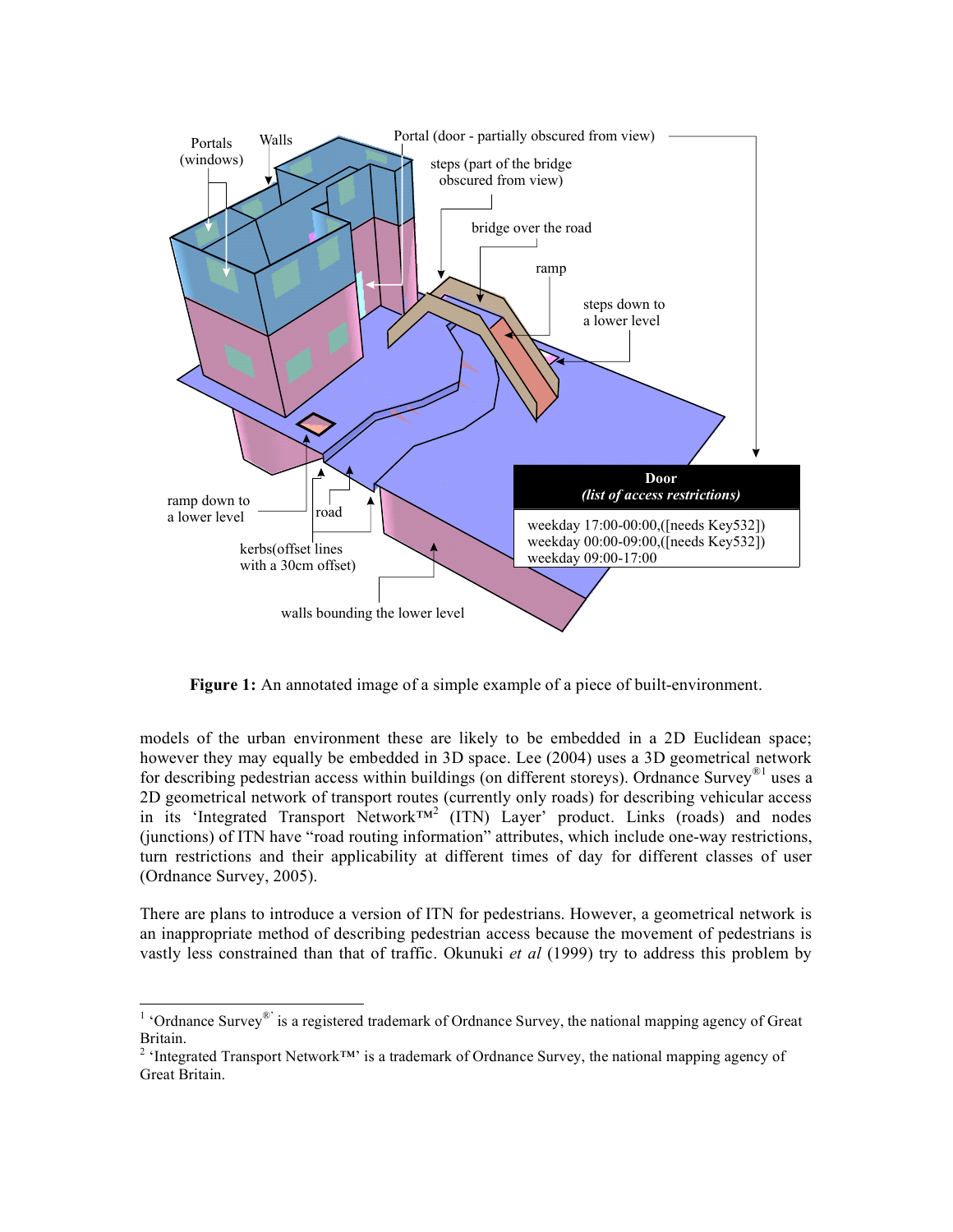

**Figure 2:** The internal structure of the example shown in Figure 1.

creating a highly connected networked web for areas of open space. Lee (2004) uses a Straight-Medial Axis Transformation to generate network links based on polygons representing rooms and corridors. These are automatically joined to form a fully-connected 3D geometrical network for a building.

Traditional models of access in which the primary representation is a geometrical network with constraints at nodes and on links tend to be context-specific. We propose a model which captures a richer set of constraints and different contexts of access. Our model represents access within a geometrical model of the built environment conceptualised as a set of topologically-connected discrete spaces. Between these discrete spaces are conceptualisations of 'walls' and 'doors'. We attach time- and pedestrian-dependent access constraints and permissions to the conceptualisations of 'spaces', 'walls' and 'doors'. From all this, it is possible to automatically generate a range of customised and context-specific pedestrian access networks. It is anticipated that the same concepts could also be used for vehicular access.

#### **3. Geometrical model of the built-environment**

Our pedestrian model needs to be embedded in a geometrical and topological description of the built environment. The mechanism of the access model requires all 3D spaces to be topologicallyconnected (by pedestrian access) and conceptualisations of any object which acts as a barrier or facilitator of pedestrian access (steps, ramps, walls and doors) to be embedded. We use the model described in Slingsby *et al* (2005); however any model which provides the characteristics required could be used.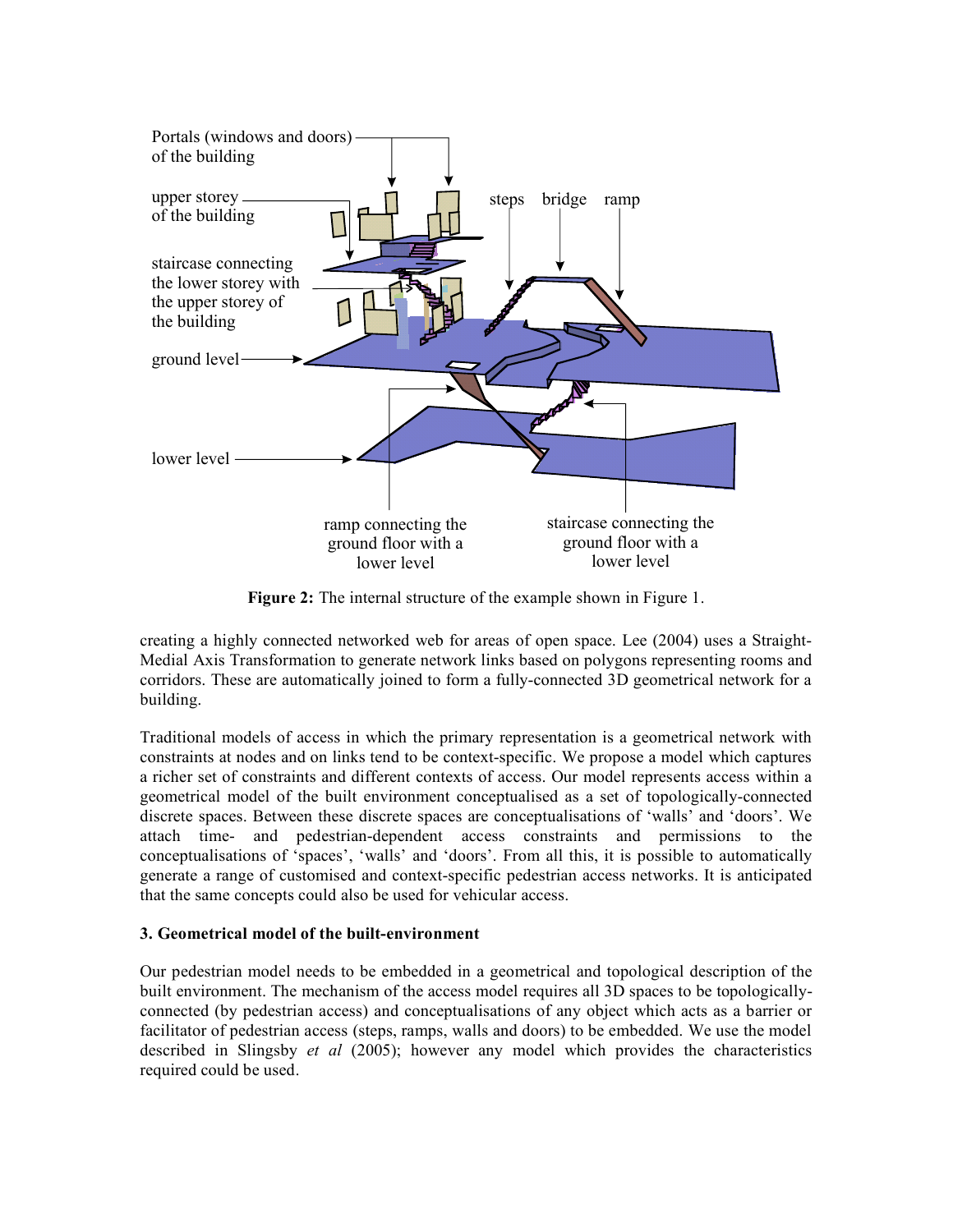

**Figure 3:** Access is dependent on four factors: a) attributes of the pedestrian; b) the time; c) the geometry and d) attributes and access restrictions on features.

Figures 1 and 2 show an example of a small area of built-environment. This is used for the worked example later on.

#### **4. Pedestrian accessibility model**

#### **4.1. The algorithm**

The access model relies on the following concepts:

- Topologically-connected spaces (by access), each with a position and extent in 3D.
- Conceptualisations of doors, walls or spaces which may act as barriers or facilitators of access, to which attributes can be attached
- Steps and ramps (which tend to impede access)

The space accessible by a particular pedestrian, at a particular time from a particular position in space is partly dependent on the geometry of the environment (including the presence and height of steps and the gradient and aspect of ramps) and the geometry and attribution of barriers/facilitators of pedestrian access (walls and doors). The particular pedestrian to gain access has its own attributes, which correspond to a particular person in a particular context (a pedestrian behaves differently in different contexts; e.g. non-emergency and emergency situations). Barriers and facilitators of pedestrian access are 'walls' and 'portals' (doors and windows) and 'spaces' in general. 'Walls' and 'portals' have geometrical information (width and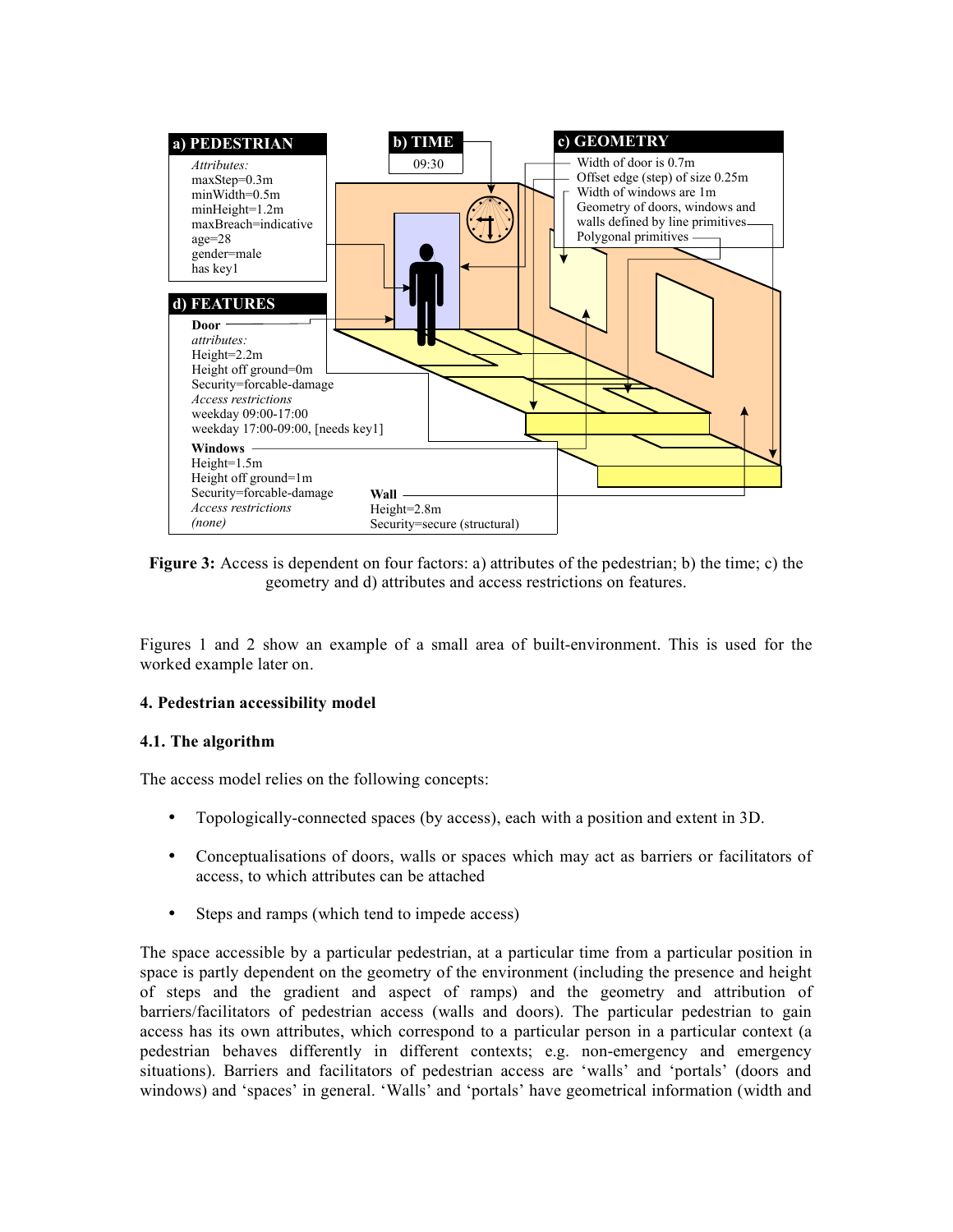height). Some existing 'spaces' and 'portals' also have a list of pedestrian- and time-dependent access permissions which are evaluated in the context of the current time.

The access model's algorithm uses a piecemeal approach. From a starting point, it identifies the starting discrete space. It then identifies the topologically-connected (adjacent) spaces. If a 'wall' or 'portal' lies between the spaces, an evaluation of whether access to the particular pedestrian at the particular time is allowed takes place, according to prevailing access permissions and geometrical constraints. A similar evaluation takes place for 'spaces' themselves and the steps and ramps encountered. If access is allowed, the space under consideration is added to the result set of accessible spaces. From these customised sets of accessible spaces, access routes can be generated, perhaps using something similar to Lee's (2004) Straight-Medial Axis Transformation based method.

#### **4.2. Four factors affecting pedestrian accessibility**

There are four factors which are taken into consideration when evaluating access at each iteration. These will be described and explained. Note however that the attributes and rules described are not universal; they are, in part, dependent on the application domain.

#### **4.2.1. The pedestrian**

"maxStep" and "maxGradient" indicate the maximum step-height and maximum gradient the pedestrian can negotiate. For a wheelchair-bound individual, "maxStep" might be set to zero and "maxGradient" to  $5^\circ$ ; the Department of Transport (2005) has some guidelines. For the majority of pedestrians, this might be set to 0.5m. For a very determined and agile pedestrian (e.g. in an emergency or a burglar), this might be set to in excess of 1m.

"minWidth" and "minHeight" indicates the minimum width and headroom through which the pedestrian is able to pass. This may be affected by bulky equipment being carried by the pedestrian.

"maxBreach" indicates the strength of barrier which the pedestrian is able or willing to breach. For example, the majority of pedestrians would think nothing of ducking under queuing tape, but are less likely to break down locked door in an everyday context. Members of the emergency services may routinely force locked doors, as might burglars.

Pedestrians can be provided with one or more keys (ID, access card or door key), which may provide access to one or more doors (which themselves may be subject to time-dependent access permissions).

Pedestrians can also have properties such as age and gender.

#### **4.2.2. Time**

The time at which the access of a particular pedestrian is being delineated is used to evaluate the access permissions held by portals and some spaces.

#### **4.2.3. Geometry**

The "maxStep", "maxGradient", "minHeight" and "minWidth" attributes of pedestrians are geometry-dependent and they are evaluated by the access-delineation routines.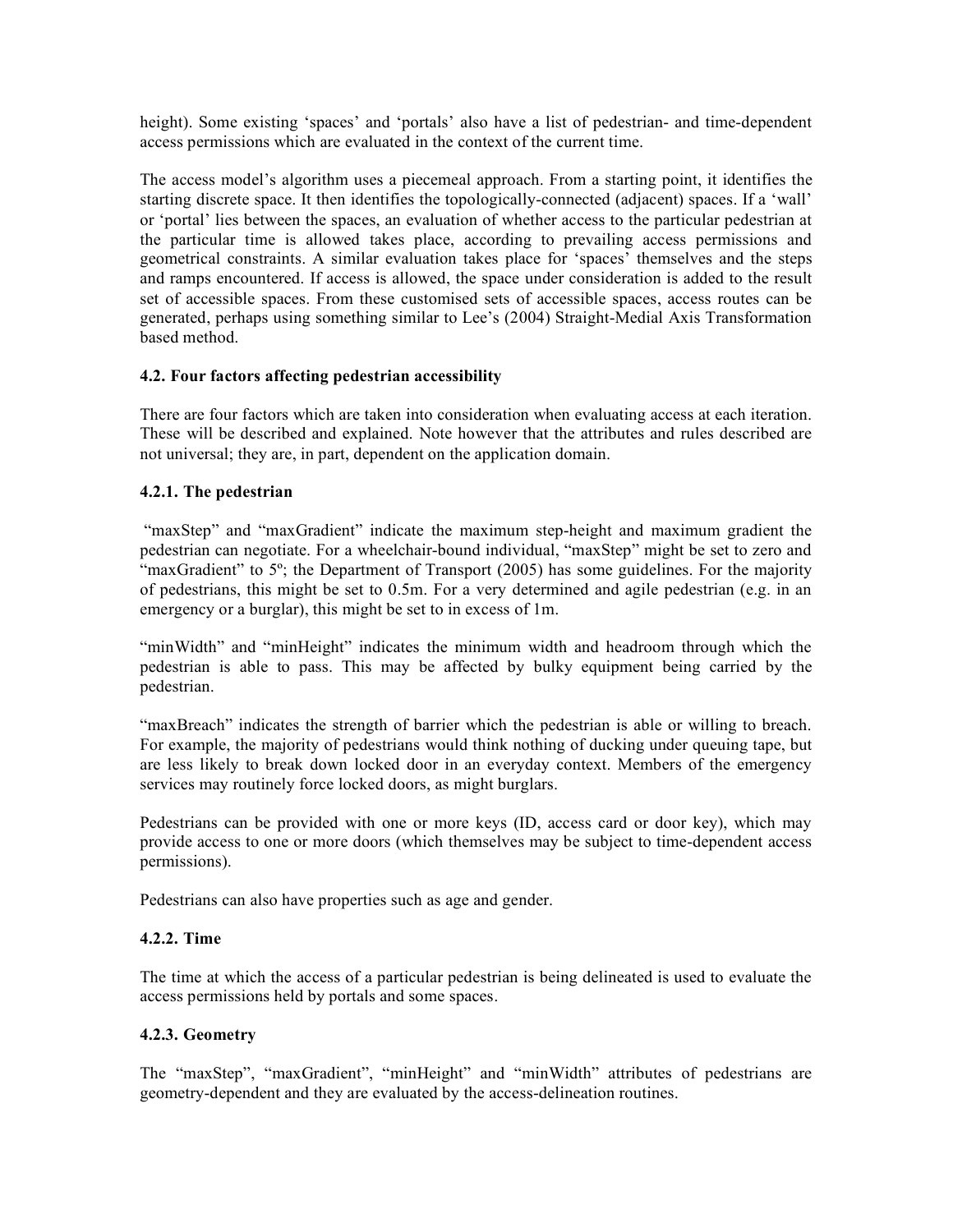

**Figure 4:** The space accessible by a pedestrian without a key from outside the building, out of office hours (according to the access rules shown in Figure 1). Since access to the main door is not allowed, the interior of the building is absent as is the upper storey, because no access can been gained to the internal staircase.

#### **4.2.4. Attributes and access permissions on portals and spaces**

'Portals' and certain 'spaces' have lists of time-stamped access permissions. Access is only allowed if at least one access permission is fulfilled. Each access permission comprises two parts: the time range for which it applies (the time-dependent component) and an optional restriction (the pedestrian-dependent component). Thus different time ranges can have different pedestriandependent permissions.

An example of a cyclic time range is:

weekday, 09:00-17:00

Cyclic time-ranges at difference temporal resolutions can also be described.

An example of a restriction for a particular time range is:

 $([age > 18]$  and  $([needs key 4356]$  or  $[needs key 3457])$ 

As can be seen, the restriction is in the form of a structured logical expression, with individual expressions enclosed in square brackets combined with "and" and "or" and nested using brackets. Individual expressions can be: "[needs key\_id]" (the pedestrian needs a particular key to gain access during the time-range); and otherwise a Boolean expression composed of a pedestrian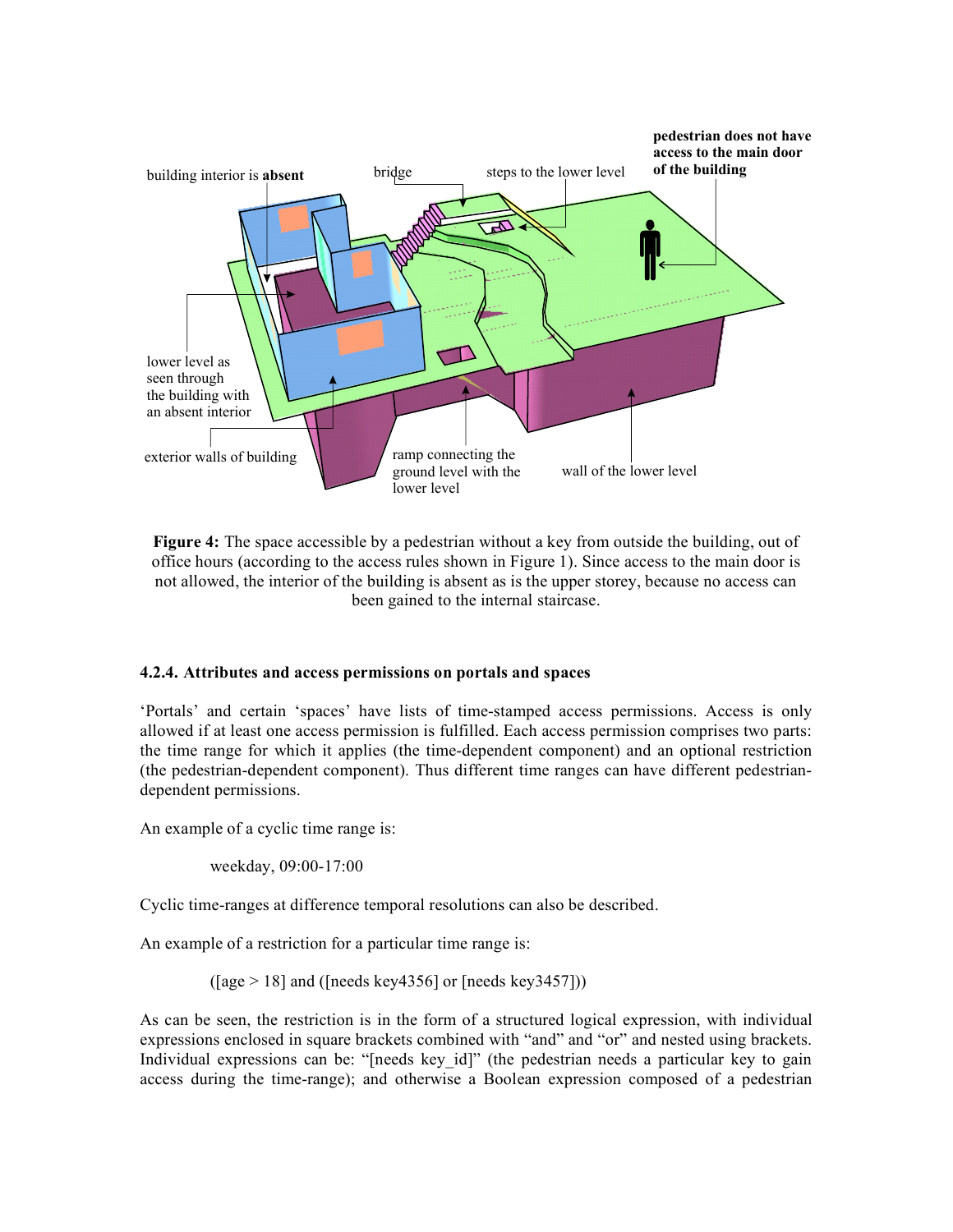

**Figure 5:** This shows the space accessible to a pedestrian who starts just outside the building and cannot negotiate steps of any size. Note that all steps are absent; the road, the other side of the road, the bridge and the upper storey of the building are missing because they can only be accessed either by stairs or steps. All elements shown can be accessed without any steps.

attribute, a "=", "<", "<=",">" or ">=" and then a value (see the "age" example for the pedestrian above).

#### **5. A worked example**

We present a simple worked example from the scenario shown in Figures 1 and 2 with annotated output from our prototype. The scenario incorporates a section of road crossed by a bridge, a lower level accessed by a staircase and a ramp from either side of the road and a two storey building whose storeys are connected by a staircase. The main door of the building has the following list of pedestrian- and time-dependent restrictions (shown in Figure 1):

> weekday 17:00-0:00, ([needs Key 532]) weekday 0:00-09:00, ([needs Key 532]) weekday 09:00-17:00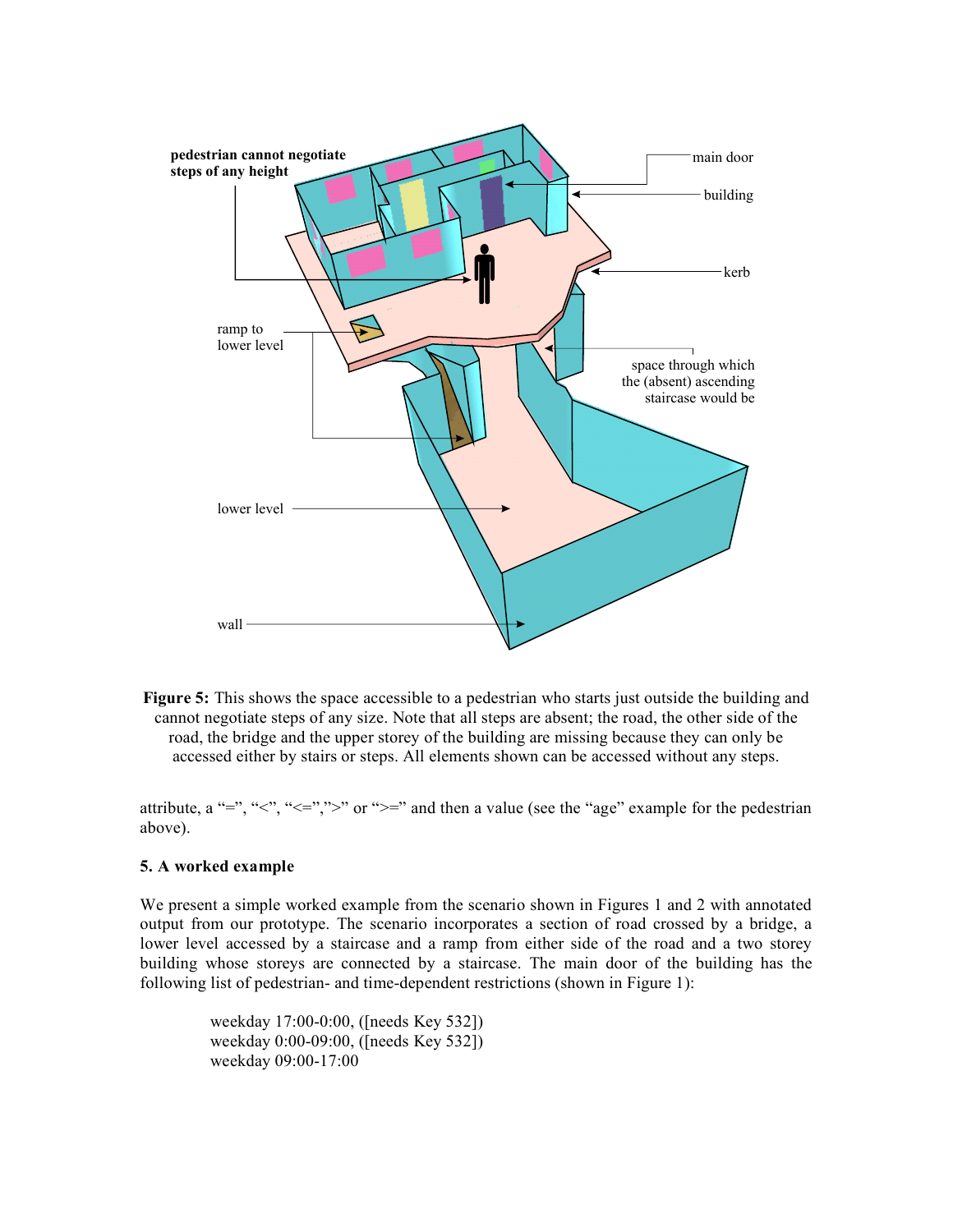

**Figure 6:** This Figure shows the space accessible to a pedestrian who starts on the opposite side of the road to that in Figure 5 and cannot negotiate steps of any size. Note that most of the bridge is accessible from this side of the road because this side is a ramp, but there is no access over the bridge. Also note that there is no lower level because access to this from this side of the road is by a staircase.

#### **5.1. Time-dependent access**

During opening hours, the pedestrian does not require the key to gain access to the building, thus the two pedestrians:

$$
maxStep = 50.0
$$
  

$$
maxStep = 50.0, has Key 532
$$

…are both able to access the entirety of the space (Figure 1) during opening hours (09:00-17:00) in this scenario.

Outside of opening hours, the first pedestrian described above (without a key) is only able to access the space shown in Figure 4, because of the access permissions imposed on the main door of the building. It is for this reason that the interior of the building is absent in Figure 4; the space is not accessible in this context.

#### **5.2. Geometry-dependent access**

A pedestrian is only able to negotiate steps with a height of less than the pedestrian's "maxStep" attribute and ramps with a gradient of less than the "maxGradient" attribute. Spaces beyond steps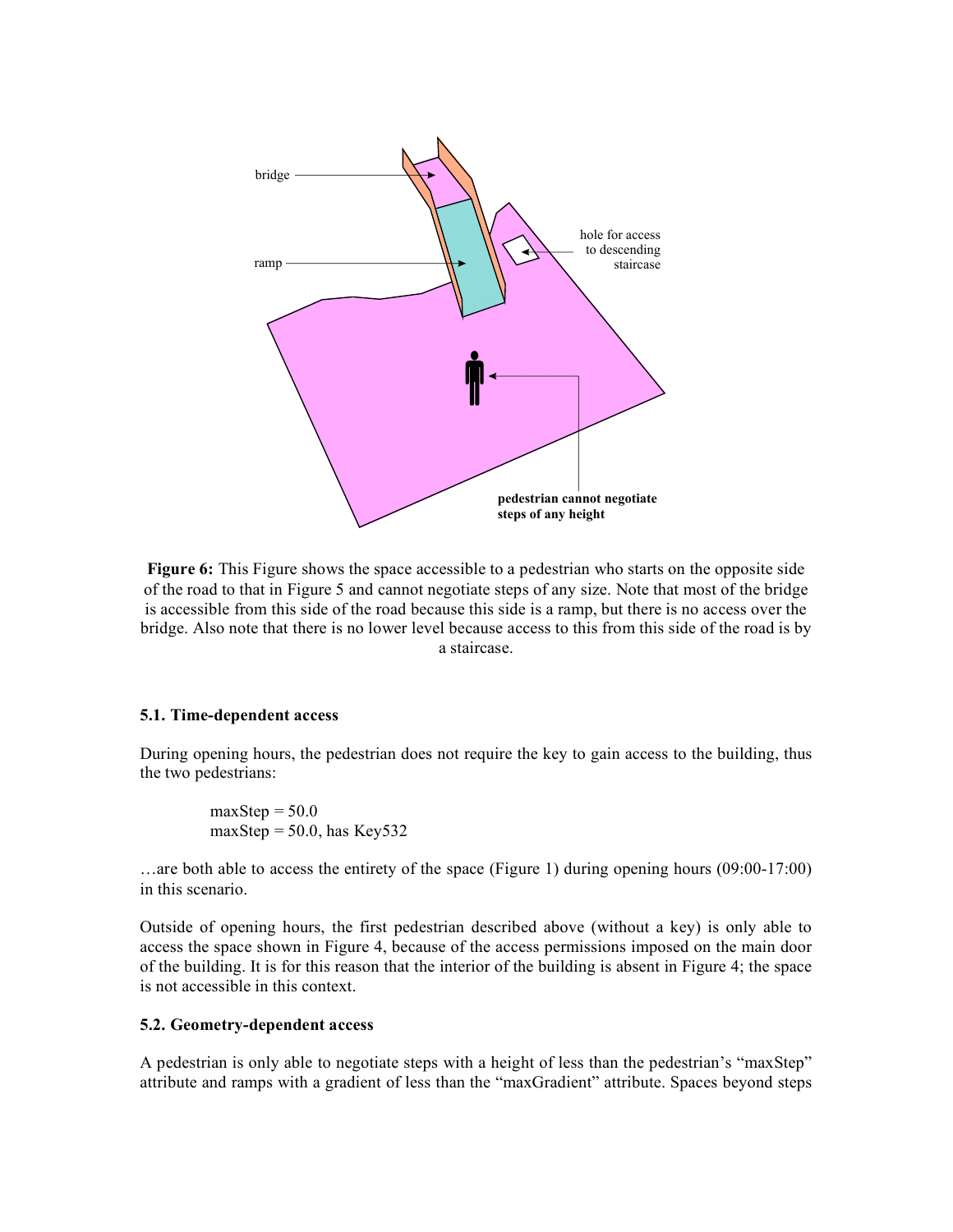and ramps which cannot be negotiated by the pedestrian (e.g. too steep) are inaccessible to the pedestrian (unless accessible by other means).

Figure 5 shows the space accessible by:

 $maxStep = 0.0$ , has Key532

…where the pedestrian starts from just outside the building. All elements the shown are accessible by the pedestrian from its starting point; thus this is the area accessible by a wheelchair user. The road and the ground surface on the other side of the road are not accessible because of the kerb step. The bridge and the upper storey of the building are not accessible because they can only be accessed from the pedestrian's starting point via steps. The lower level is accessible because of its connection to the outside the building by a ramp (albeit a perilously steep ramp). The lower storey of the building is accessible because no steps are required for access and the pedestrian has the required key to gain access out of office hours.

The same pedestrian starting from the other side of the road is able to access the area shown in Figure 6. Note that two pedestrians unable to negotiate kerbs and steps starting from opposite sides of a kerbed road have vastly different and non-overlapping assessable areas. The accessible areas from either side of the road are very different from each other.

#### **6. Conclusion**

Although microscale access inside, outside and between buildings is an important aspect of the built environment, no conceptual models exist for its seamless description. We propose a conceptual model of pedestrian- and time-dependent access which can be embedded in geometrical and semantic models of the built environment. This enriched model of the built environment can be the basis for applications such as route-finding, pedestrian modelling, evacuation and crowd control models and the study of the access characteristics of cities.

There is ample scope to extend the capability of the model. For example, the maximum gradient should also take into account the distance over which the gradient exists (Department for Transport, 2005). Also, the possibility of falling down steps, jumping down drops and freewheeling down ramps should also be taken into account

#### **7. Acknowledgements**

The authors acknowledge the generous support of the Economic and Social Research Council and Ordnance Survey for funding this work.

#### **References**

- **Department of Transport,** (2005), Inclusive mobility, *Department of Transport, UK Government. http://www.dft.gov.uk/stellent/groups/dft\_mobility/documents/pdf/dft\_mobility\_pdf \_503282.pdf*
- **Hwang, J. and Koile, K.,** (2005), Heuristic Nolli map: a preliminary study in representing the public domain in urban space. *In the proceedings of the Computers in Urban Planning and Urban Management conference (CUPUM), London, UK.*